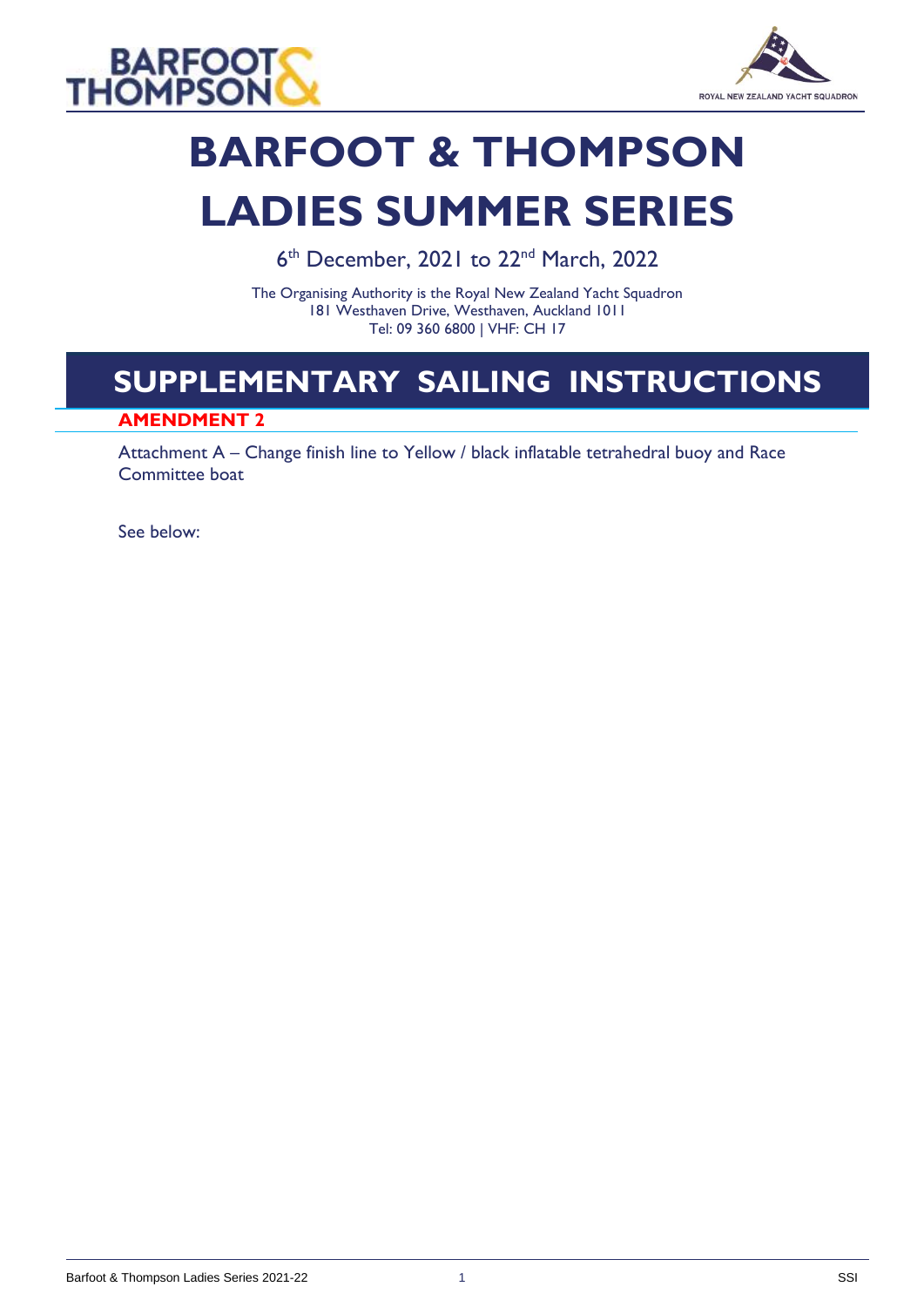

# ROYAL NEW ZEALAND YACHT SQUADRON

#### **ATTACHMENT A**



|  |  | $\leq$ no signal $>$   Start - 1 - 1a - 2s/2p - 1 - 1a - Finish |
|--|--|-----------------------------------------------------------------|
|--|--|-----------------------------------------------------------------|

| <b>Mark</b>                  | <b>Description</b>                                           |
|------------------------------|--------------------------------------------------------------|
| 1, 1a                        | Yellow inflatable tetrahedral buoy                           |
| 2s, 2p                       | Red inflatable tetrahedral buoy                              |
| Starting mark starboard end  | Race committee boat                                          |
| Starting mark port end       | Yellow / black inflatable tetrahedral buoy                   |
| Finishing mark starboard end | Race committee boat Yellow/black inflatable tetrahedral buoy |
| Finishing mark port end      | Blue inflatable tetrahedral buoy Race committee boat         |
| Change of course             | Green inflatable tetrahedral buoy                            |
|                              |                                                              |